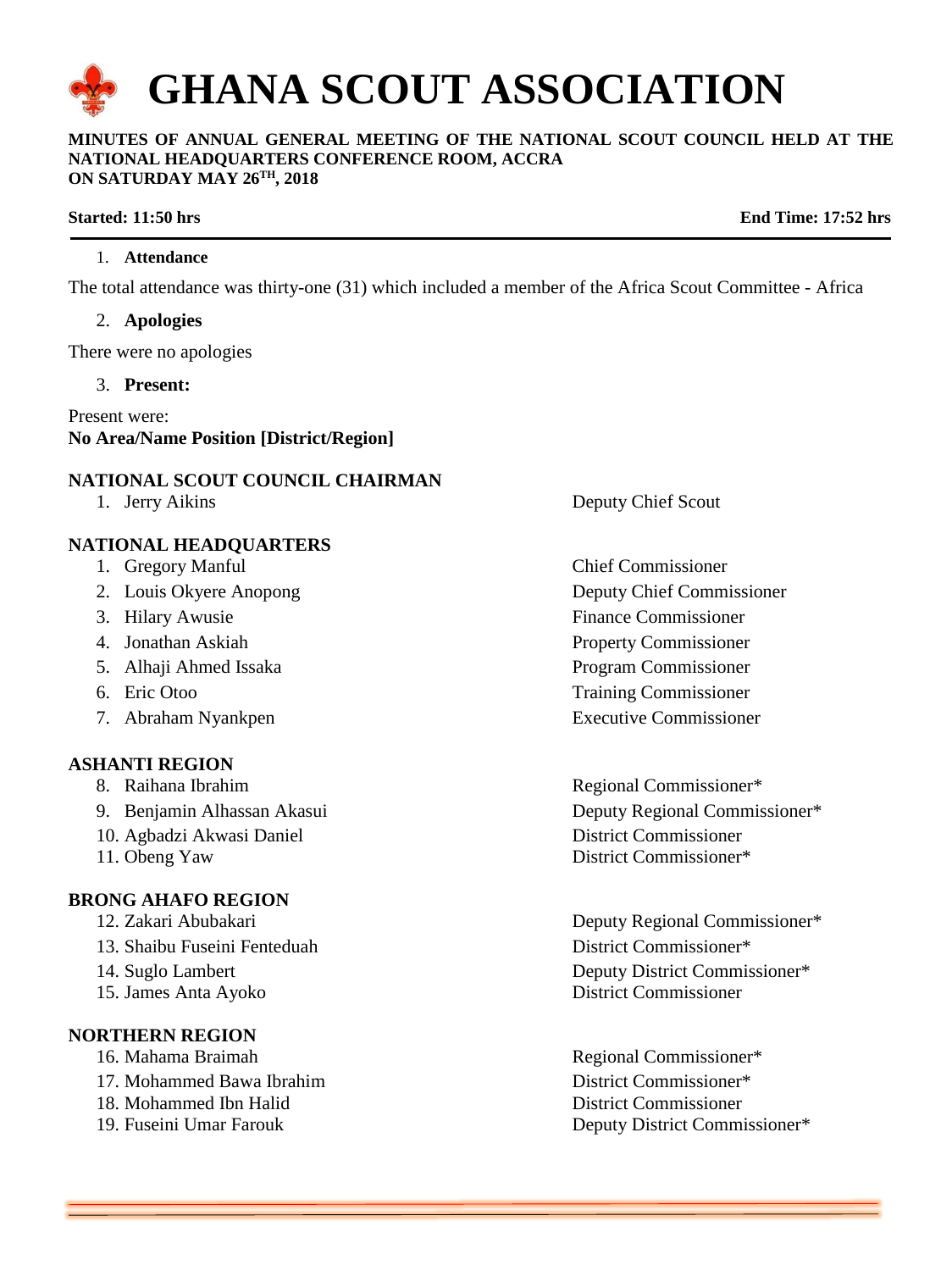| <b>WESTERN REGION</b>        |                               |
|------------------------------|-------------------------------|
| 20. David B. K. Arthur       | Regional Commissioner*        |
| 21. Nicholas Ying-Urah       | District Commissioner*        |
| 22. Joseph Afari Arthur      | Deputy District Commissioner* |
| <b>UPPER WEST REGION</b>     |                               |
| 23. Issahaque Suleman        | Regional Commissioner*        |
| 24. Al-Hassan Abubakar Zango | Deputy Regional Commissioner* |
| 25. Bawa Yahaya              | District Commissioner*        |
| <b>GREATER ACCRA REGION</b>  |                               |
| 26. Joseph Atiase            | Regional Commissioner*        |
| 27. Holly Boadi              | District Commissioner*        |
| 28. Godfred Delali Seane     | District Commissioner*        |
| <b>VOLTA REGION</b>          |                               |
| 29. Cyril Adjei              | District Commissioner*        |
| 30. Fredrick Agodua          | District Commissioner*        |
|                              |                               |

**NB**: All members with their respective positions marked asterisk (\*) are those who form the electoral group.

## **In Attendance**

31. Victor Atipagah **African** Scout Committee

4. **Introductory Business** 

#### **a. Opening/Call to order**

The meeting was called to order by at 11:50am by the Deputy Chief Scout. All members re-affirmed the Scout Promise.

## **Attendance/Quorum check**

Prior to the commencement of the meeting the Deputy Chief Scout (Chairman) welcomed all members to the meeting. Names of members present by name, position, area and region were mentioned from the Attendance Registration Sheet.

Quorum was later established with thirty-one (31) members being present

## 5. **Proof of Meeting**

Members reviewed the notice sent to convene the AGM and noted that due notice had been given.

## 6. **Adoption of Agenda**

The chairman stated that business would be:

- 1. Opening and welcome
- 2. Quorum check
- 3. Adoption of Agenda
- 4. Previous Minutes
- 5. Adoption of GSA revised Constitution
- 6. Receive Chief Scout Commissioner's report.
- 7. Receive Audited Accounts for 2017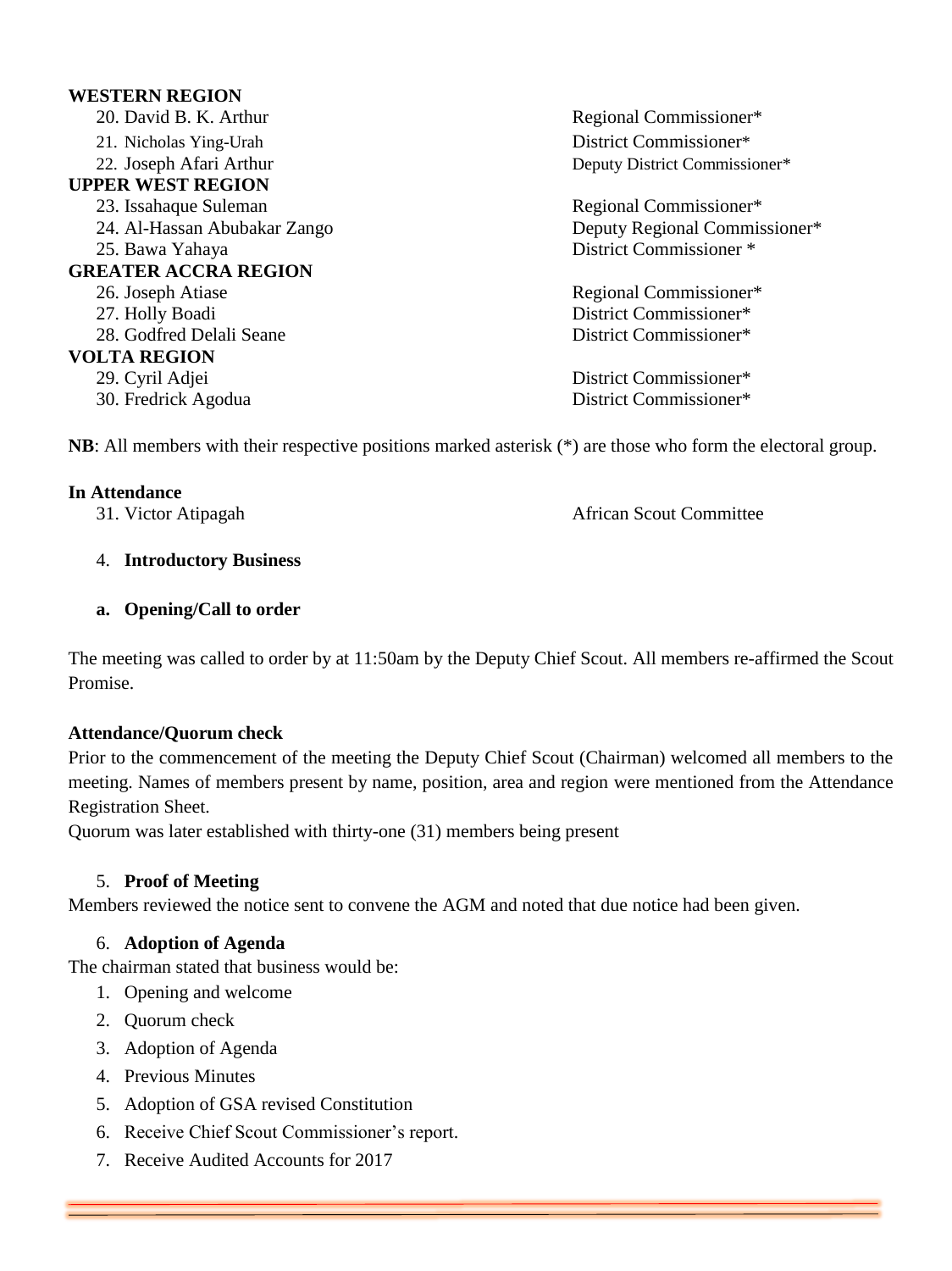- 8. Receive Financial Report from Finance Commissioner
- 9. Approval of Budget
- 10. Awards
- 11. Adoption of Resolutions/Decisions
- 12. Elections:
- Honorary Auditors President and Vice President Chief Scout Commissioner Deputy Chief Scout Commissioner 13. Any Other Business
- 14. Closing

**Council concurred.**

## 7. **Main Business PREVIOUS MINUTES**

The previous minutes of the 2017 AGM was read and the task assigned were called into question to see if the task were executed as agreed during the last AGM.

The task regarding the doors and windows that were falling apart at the guest house in Sakyikrom Training center was asked and the Chief Commissioner explained that the doors were also falling apart so the doors were fixed but the windows are yet to be fixed. In the absence of further discussions on the minutes, Raihana Ibrahim moved for the minutes to be adopted and was seconded by Holly Boadi.

**Moved:** Raihana Ibrahim **Seconded:** Holly Boadi

## **a. Chief Scout Commissioner's Report**

The Chief Scout Commissioner read his report to the National Scout Council. His report captured a brief of the GSA Training center at Sakyikrom and update on the acquisition of a new land.

He also informed the house that there were series of introductory level training courses organized for newly recruited adult leaders in some regions. He said that copies of the adopted Youth program handbook will soon be ready from the printing house. He reported on the following;

- GSA conducted GSAT Assessment as part of the preparation for the final assessment in December 2018.
- GSA Organized Assistant Leaders Training (ALT) course 2018 which has not been done in many years.
- Scout against Malaria in selected communities in the Ashanti, Volta and Eastern regions.
- $2<sup>nd</sup>$  Youth Forum organized by the Ghana Scout Association held at the headquarters
- GSA participated in the  $42<sup>nd</sup>$  World Scout Conference. This program was attended by the Deputy Chief Commissioner and a District Commissioner Timothy Asaam from the Western Region.
- Partnership with the Netherlands Scout came to an end in December 2017.
- Three selected youth were sponsored to participate in the International Leadership Training and West Africa Scouts Zonal Youth Forum in Lome, Togo in February, 2018.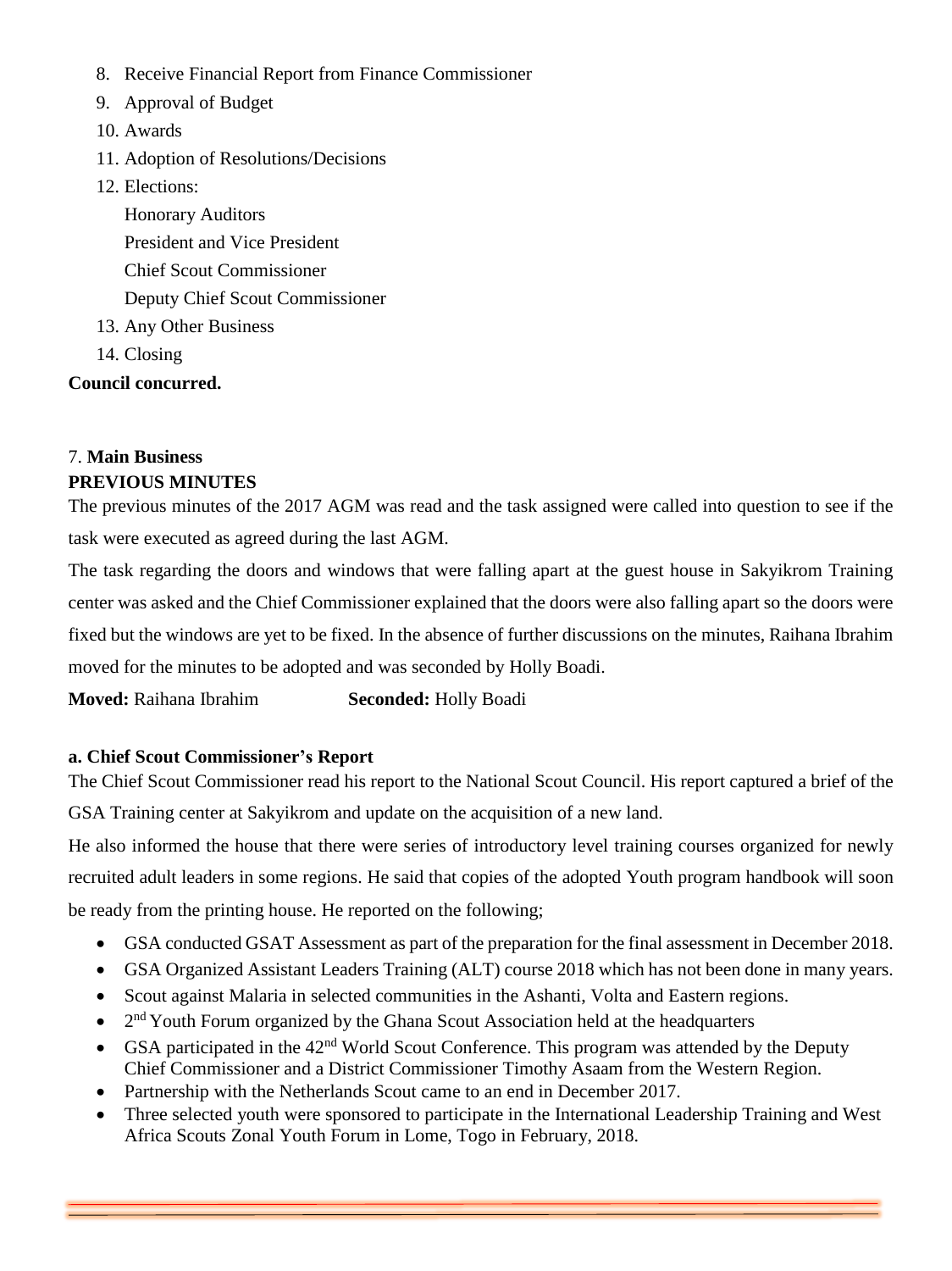- Ten delegates made up of Regional Commissioners and NEC members from Ghana were also supported to participate in the West Africa Scouts Zonal Conference in Lome, Togo in February, 2018.
- Benjamin Alhassan Akasui represented the Ghana Scout Association at the Communication Forum held in Harare, Zimbabwe in March, 2018. This was through the support of the World Scout Bureau, Africa Support Centre.
- Benjamin Alhassan Akasui again represented the GSA at the African Scout Day in Zimbabwe on  $12<sup>th</sup>$ March 2018.
- Joseph Afari Arthur represented GSA at the 8<sup>th</sup> International Scout Gathering Sharjah, United Arab Emirates.
- Renovation of the guest house and bathroom at Sakyikrom were undertaken.
- The roof of the Sakyikrom has also been renovated to prevent leakages.
- The roof of the National Headquarters and the roof of the BP hall underwent renovation. Plumbing and works at the premises also took place by way of maintenance.
- The chief commissioner informed the house that GHC 41,000 out of 54,000 of the newly acquired land has been paid. He added that, the intention is to develop the new place into a Training Centre within the next few years.
- More schools with Scout groups have been added to the list of schools we already have.

A member asked whether there is any headway on the compensation from the Ghana Highway Authority's on the GSA used as part of the Kumasi-Apedwa road and whether there is any plan for it when successful. The Chief Commissioner mentioned that, the request has been sent to the Ghana Highway Authority for about a year and half but there is no headway yet and added that, when successful, the said compensation can be used to develop the land acquired at Sota Dodowa for a training centre.

In the absence of further discussion, Holly Boad moved for the report to be adopted and this was seconded by Frederick Agodua.

**Moved:** Holly Boadi **Seconded:** Fredrick Agodua

## **Recommendations of National Youth Advisory**

Recommendations from the newly elected Youth Chairperson, Alhassan Andani was presented to the

members for adoption. Below are the recommendations;

## **1. Training**

- i. Considering the importance of the youth programme as adopted by National Scout Council, we recommend that a training course is facilitated for all trainers and leaders to easily align to the new youth programme.
- ii. Basic Training Courses and Preliminary Training Courses are regularly organized at the local level of Scouting.

## **2. Uniform/ branding**

Looking at how presently most of our scouts appear in our Scout uniforms and insignia that are not of the GSA, and for which others dress like the military, it is important that we are educated on the right uniform as prescribed in the POR of the GSA.

## **3. Membership Identification issues**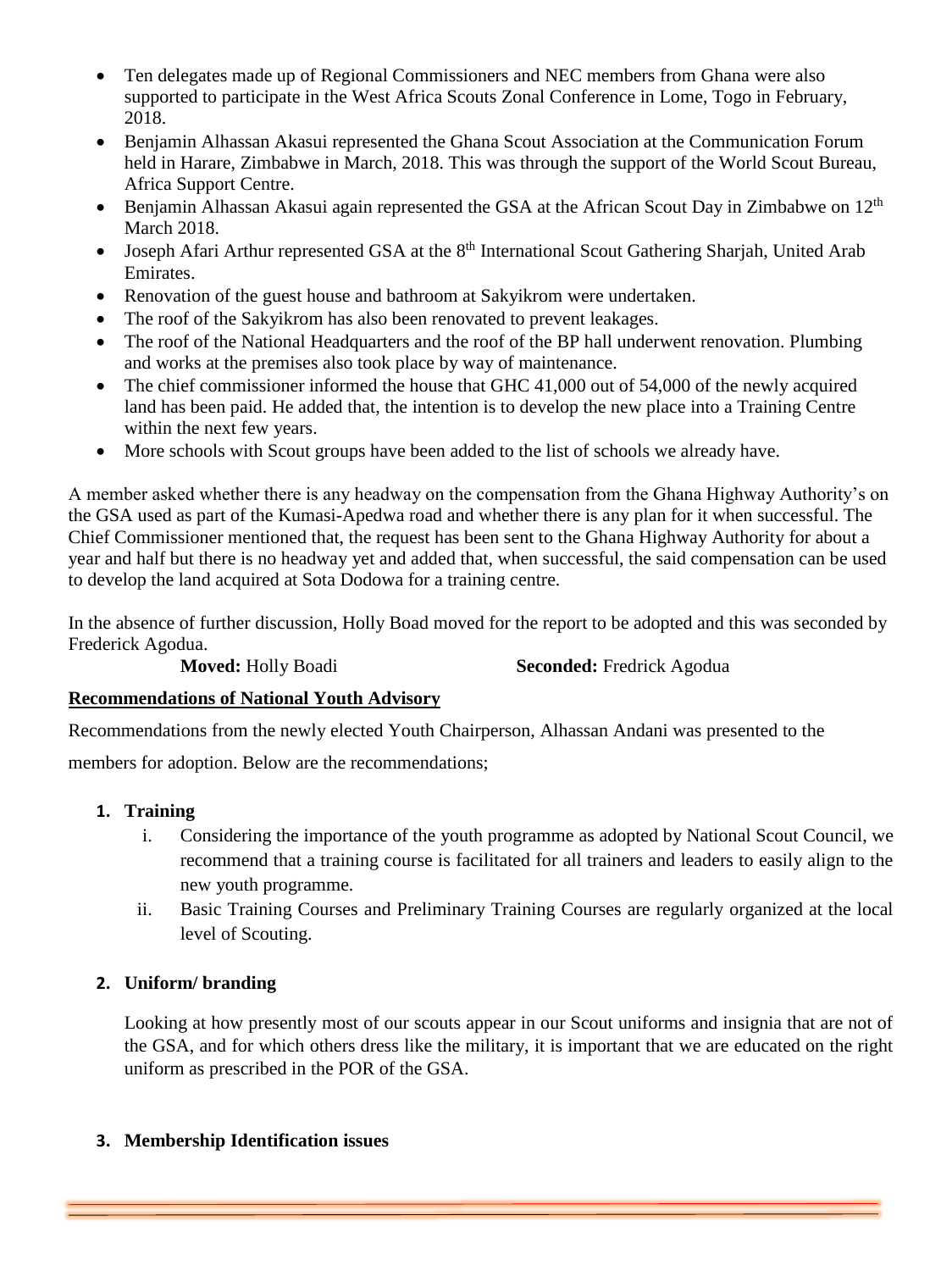Due to the issue of impersonation of identity, we suggest to National Scout Council to review the membership registration and renewal issue to reintroduce the identity cards instead of membership certificates.

#### **4. Active citizenship**

- i. Considering the relevance of sustainable development goals to the development of communities and people and the need to care for the wellbeing of human kind, we recommend that each region should adopt at least one SDG of the seventeen as a focus implementation area for the year as ambassadors.
- ii. Rover crews within the regions should engage their local communities in simple and innovative community projects

#### **5. Regional Youth Forum**

Considering the importance of the Youth forum to the development of leadership of scouts, we recommend that the Youth forum concept is replicated in each region of the Ghana scout Association and linked up to the National Youth Forum.

#### **6. Conflict Resolution**

Noting that conflicts are part of every organization, the forum recommends that the PORs in Ghana Scout Association are used to help prevent and resolve issues of conflicts.

#### **7. Jamborees**

Realizing the importance of camps for the members of the GSA and the fact that we need to get to know each other we recommend that an annual National Scout Jamboree is instituted in order to promote scouting spirit and character development for all.

He stated that, with the above recommendations they hope that a good working relationship will be created between the National Executive Committee and the Youth Advisory Committee. They also hope that the NEC gives them the necessary support and advice to be able to achieve these goals.

The recommendations were discussed and Council agreed to allocate a budget of GHC 3000.00 to the Youth Committee to run their affairs. This was to be included in the Budget presented by the Finance Commissioner. The Deputy Chief Scout on his part, urged them to work harder to ensure they achieve the set objectives. The persons below moved and seconded for the recommendations to be adopted.

## **Moved:** Mahama Braimah **Seconded:** Ahmed Issaka

# **b. Presentation of Audited Accounts for 2017 & Receiving of Financial Report from Finance Commissioner**

The audited accounts was read by a representative from Morrison and Associates. The DCS noted that, the grouping of certain transactions on page 19 of the Financial Report of the Audited Accounts was not clear and suggested that such transactions in the audited accounts be broken down in a manner that can be well understood by all. The Finance Commissioner took note of it and offered explanation to that effect. Presenting Financial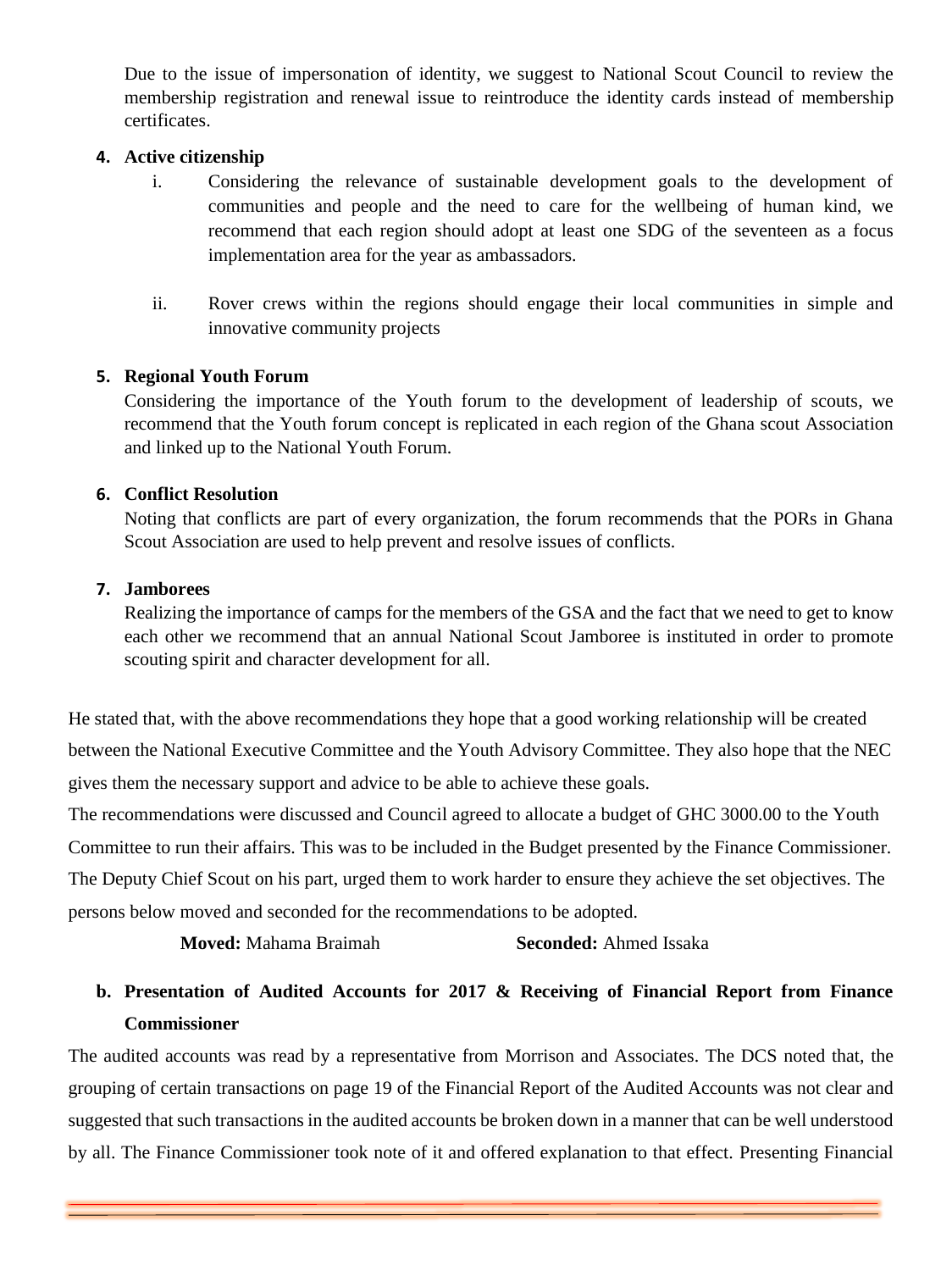report, the Finance Commissioner informed the house that the Baden Powell Centenary Hall generated an amount of GHC 87,000.00 and GHC 17,000.00 was spent on maintenance on our properties. A member advised that the money spent on maintenance was on the lower side and that more funds can be spent on maintaining the properties especially the BP hall which generates so much income to the Association. The advice was well taken. The following persons moved and seconded for the adoption of the 2017 audited accounts and Financial Report.

**Moved:** Cyril Adjei Sena **Seconded:** Frederick Agodua

#### **c. Approval of Budget**

The Finance Commissioner presented the GSA budget for 2018/2019 to the Council. The DCS suggested to the Finance Commissioner that, the budget should have been structured in months and mentioned that subsequent ones can be made in that format. Members discussed the need to do an upward adjustment of the office staff as indicated in the budget and it was agreed to.

Since the expected income from membership registration in the budget was meagre, members discussed the need for the regions to encourage their members to pay their annual registration to enable the Association realize a decent income from that area.

The Finance Commissioner proposed to the Council to increase the NEC sitting allowance be increased from GHC 40 to GHC 60 and also members who partake in programs. After discussions, it was agreed that the allowance of the NEC be increased to GHC 50 which is 25% incremeant. It was also agreed that transportation for Council meetings be adjusted to meet government approved rates for transportation. These changes were to be included in the budget and sent to Council members.

The persons below moved and seconded for the 2018/2019 budget to be adopted subject to the changes mentioned.

| <b>Moved:</b>    | Seconded:    |
|------------------|--------------|
| Cyril Adjei Sena | Ahmed Issaka |

#### **d. Adoption of GSA revised Constitution**

The changes made in the revised constitution was spelled out by Mr. Louis Okyere Anopong and Mr. Ahmed Issaka. They explained a few changes added such as the Association getting a board that can help streamline the operations of other leadership structures of the Association in between Council meetings Associations as well as ensuring decentralization. The Deputy Chief Scout and Chief Commissioner took turns to explain some of the new changes the revised constitution brings and its positive effects of the Association if well embraced by all. The resolution below was passed to adopt the revised constitution of GSA.

The National Scout Council in accordance with Article 23 of the existing constitution resolves:

- 1. That the existing constitution of GSA be repealed.
- 2. That the revised constitution which was attached to the notice of the NSC meeting of  $26<sup>th</sup>$  May 2018,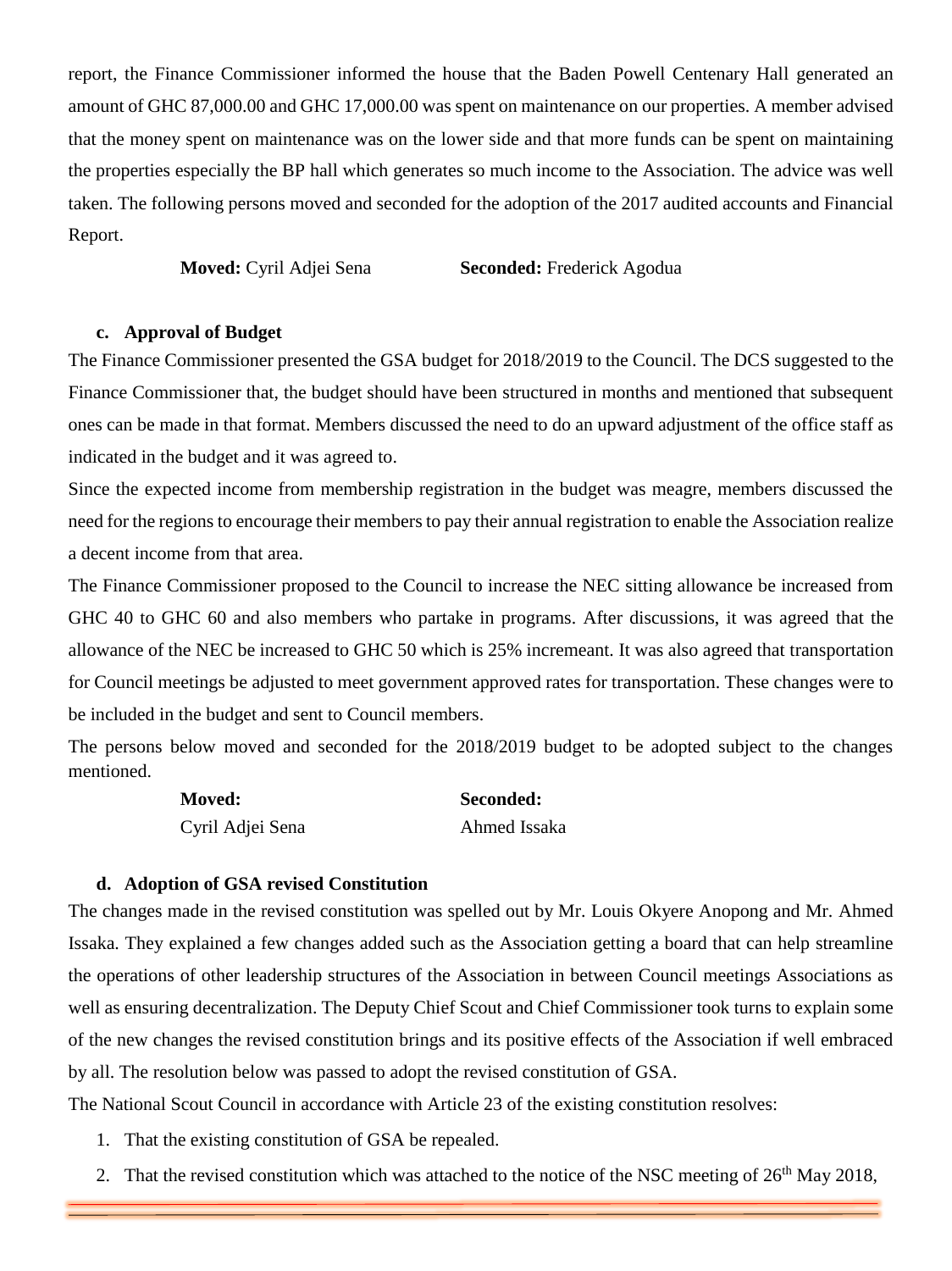- 3. That the revised constitution which has been approved by the Constitution Committee of the World Scout Committee with recommendations and comments in future consideration in future revisions.
- 4. That the revised constitution in the form approved by the Constitution Committee of the World Scout Committee be and is hereby adopted as the constitution of the GSA in substitution for and to the exclusion of the existing constitution of GSA
- 5. That the revised constitution is to form attached hereto and initialed by the Deputy Chief Scout and Chief Scout Commissioner be hereby adopted as the constitution of the GSA in accordance with the provision set out in the articles of GSA.
- 6. That the new constitution shall come into effect ninety (90) days after the meeting.

The National Executive Committee was tasked to take the necessary steps to ensure the structures as indicated in the revised constitution are in place before the ninety (90) days to ensure a smooth implementation. The persons below moved and seconded for the revised constitution of GSA to be adopted.

#### **Moved:** Raihana Ibrahim **Seconded:** Braimah Mahama

#### **e. Awards**

The woodbadge participants who successfully completed the course were presented with their certificates of participation. There were 40 participants and 23 that had completed were presented with their certificates of participation. In addition, the first five to have completed their woodbadge assignments were presented with a woodbadge scarf and two beads by the Chief Commissioner.

#### **f. Elections**

Chairman for the Electoral Committee, Suleman Issahaque presented the report of the committee to the National Scout Council. He said that there were four members who submitted their nominations to contest for the position of Chief Scout Commissioner and Deputy Chief Scout Commissioner. They were Louis Anopong Okyere and Braimah Mahama for the position of Chief Scout commissioner and David Bright Arthur and Hilary Yaw Awusie for the position of Deputy Chief Scout Commissioner. Braimah Mahama and David Bright Arthur them didn't meet the criteria agreed upon during the SGM so they were not legible to compete. There was a petition from Braimah Mahama after being informed of his inability to meet the proof of membership for the past three consecutive years and submission of appraisals for the past three consecutive years but he didn't have evidence to support his claims when he was given the chance to meet with the committee again. Same petition was from David Bright Arthur who was contesting for the position of Deputy Chief Scout Commissioner but was not able to substantiate his claims with evidence.

In view of this, the Electoral Committee approved Louis Anopong Okyere to contest for the position of Chief Scout Commissioner and Hilary Yaw Awusie to contest for the position of Deputy Chief Scout Commissioner. The Electoral Committee congratulated those who were approved to contest as candidates and also thanked those who could not make it but used legitimate and peaceful means of addressing the issues.